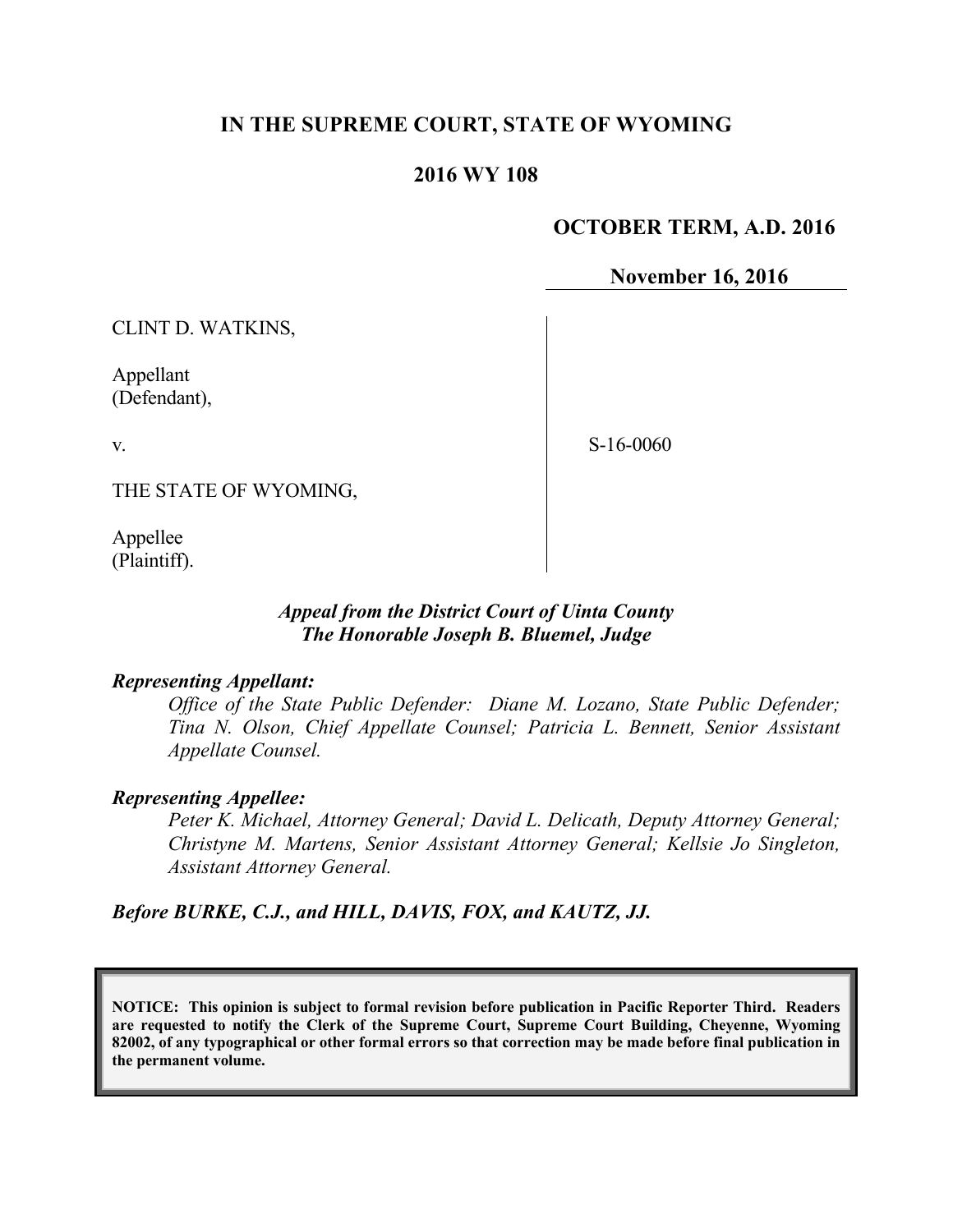### **BURKE, Chief Justice.**

[¶1] Appellant, Clint D. Watkins, was convicted of two counts of first-degree sexual abuse of a minor. On appeal, he claims that prosecutorial misconduct deprived him of a fair trial. We conclude there was no misconduct, and affirm.

### *ISSUE*

[¶2] The sole issue presented by Appellant is whether the prosecutor committed prosecutorial misconduct during rebuttal argument, impermissibly invading the province of the jury.

### *FACTS*

[¶3] Appellant was charged with two counts of sexual abuse of a minor in the first degree, in violation of Wyo. Stat. Ann. § 6-2-314(a)(ii) (LexisNexis 2013). The information alleged that, in the winter of 2013, Appellant twice inflicted sexual intrusion on his daughter, CW. At the time, CW was fourteen years old and living with Appellant, his wife, and their son.

[¶4] At the age of fifteen, CW left Appellant's house to move in with her aunt and uncle, who later adopted her. Her aunt put CW into counseling because she was depressed and suffered from panic attacks. In February of 2015, a couple of days after her first counseling session, CW reported to her aunt that she had been sexually abused by Appellant. Her aunt reported the incidents to law enforcement officials, leading to the charges against Appellant.

[¶5] During opening statement, defense counsel laid out Appellant's theory of the case. He asserted that the evidence would demonstrate a "difficult" relationship between CW and Appellant. CW did not like living with Appellant and his wife. In early 2014, CW had an opportunity to participate in a school trip to Costa Rica. Appellant could not afford to pay for the trip, but Appellant's sister and her husband, CW's aunt and uncle, were willing to pay CW for doing chores so that she could afford the trip. CW began spending more time with her aunt and uncle and, eventually, to relieve the "ongoing strife" between CW and Appellant, the aunt and uncle arranged for CW to live with them. Near the middle of 2014, Appellant relinquished his parental rights to CW, and the aunt and uncle adopted her. Following the adoption, Appellant decided not to allow CW to spend time with her little brother, which made her angry. Defense counsel concluded:

> But there was one factor that [CW] was not counting on in finding herself living with [her aunt and uncle], in a more affluent situation, a situation where she wasn't going to have to work to earn the money to go to Costa Rica. She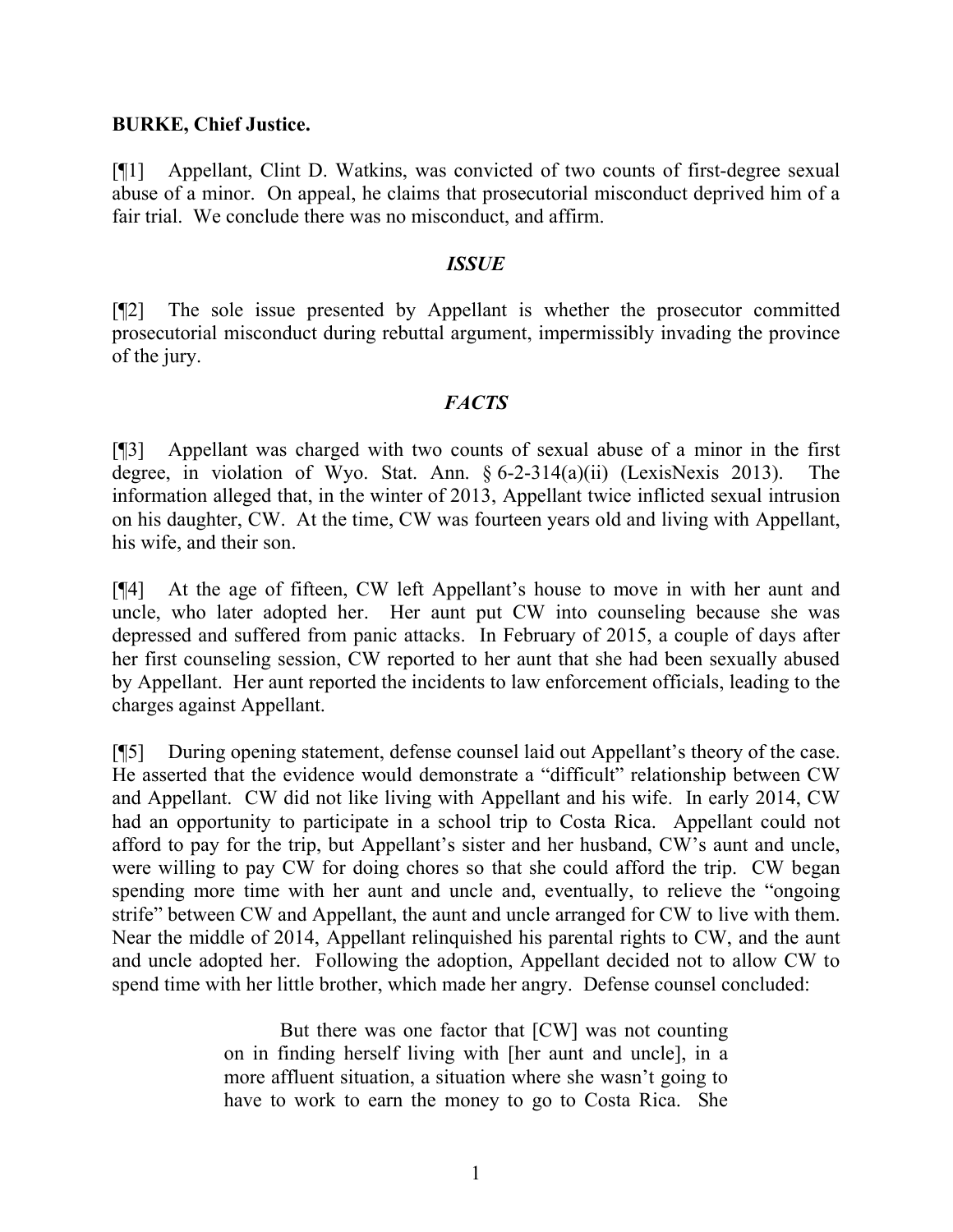wasn't going to have to comply with the rules that her father had been imposing on her. . . . [However, because] of the nature of this confrontation, [Appellant and his wife] decide that [her brother] shouldn't be spending any time with [CW]. . . . But [CW] hadn't counted on not seeing her little brother, someone that she dearly loves. . . . From that, we submit to you that she has made up a story that has brought all of us here today. My client, [Appellant], never sexually abused his daughter.

[¶6] On direct examination, CW provided detailed testimony concerning the two incidents. It is unnecessary to review those details in this opinion. We merely observe that, if the jury believed CW's testimony, there was sufficient evidence to find Appellant guilty of the two charges.

[¶7] On cross-examination, defense counsel questioned CW about her anger toward Appellant and some of the reasons for it. CW agreed that she "had a hard time" living with Appellant. Appellant was "very demanding" and gave her chores that she did not like to do. While Appellant did not pay CW for doing her chores, her aunt and uncle did and, eventually, they paid for her trip to Costa Rica. She testified that her aunt and uncle were wealthier than Appellant and his wife, and that living with them was comfortable and easier for her. She admitted that it was "very frustrating" when Appellant would not let her see her little brother, and that it felt like Appellant had "taken the most important person in the world away" from her. In response to defense counsel's questioning, CW admitted that she "particularly hated" it when Appellant reminded her that her mother had committed suicide by overdosing on drugs.

[¶8] CW's aunt corroborated CW's testimony that she did chores at the aunt's home. The aunt also confirmed that they had paid CW for doing some chores in order to help her pay for the school trip to Costa Rica. When asked about the life-style she and her husband lived, CW's aunt described it as "average" and "pretty boring, really."

[¶9] In closing argument, defense counsel reiterated the theme that CW lied about the sexual abuse because she was angry:

> When one looks at the total sum of the facts and evidence in this case, what we see is a very, very angry girl. A girl who is angry at the world because her mother committed suicide; is angry at [Appellant] because he reminded her of that. . . . She was now having to live with [Appellant] in circumstances she didn't like. She had to do chores. . . . And she fought with him relentlessly. And then she saw an opportunity to, perhaps, change her circumstances,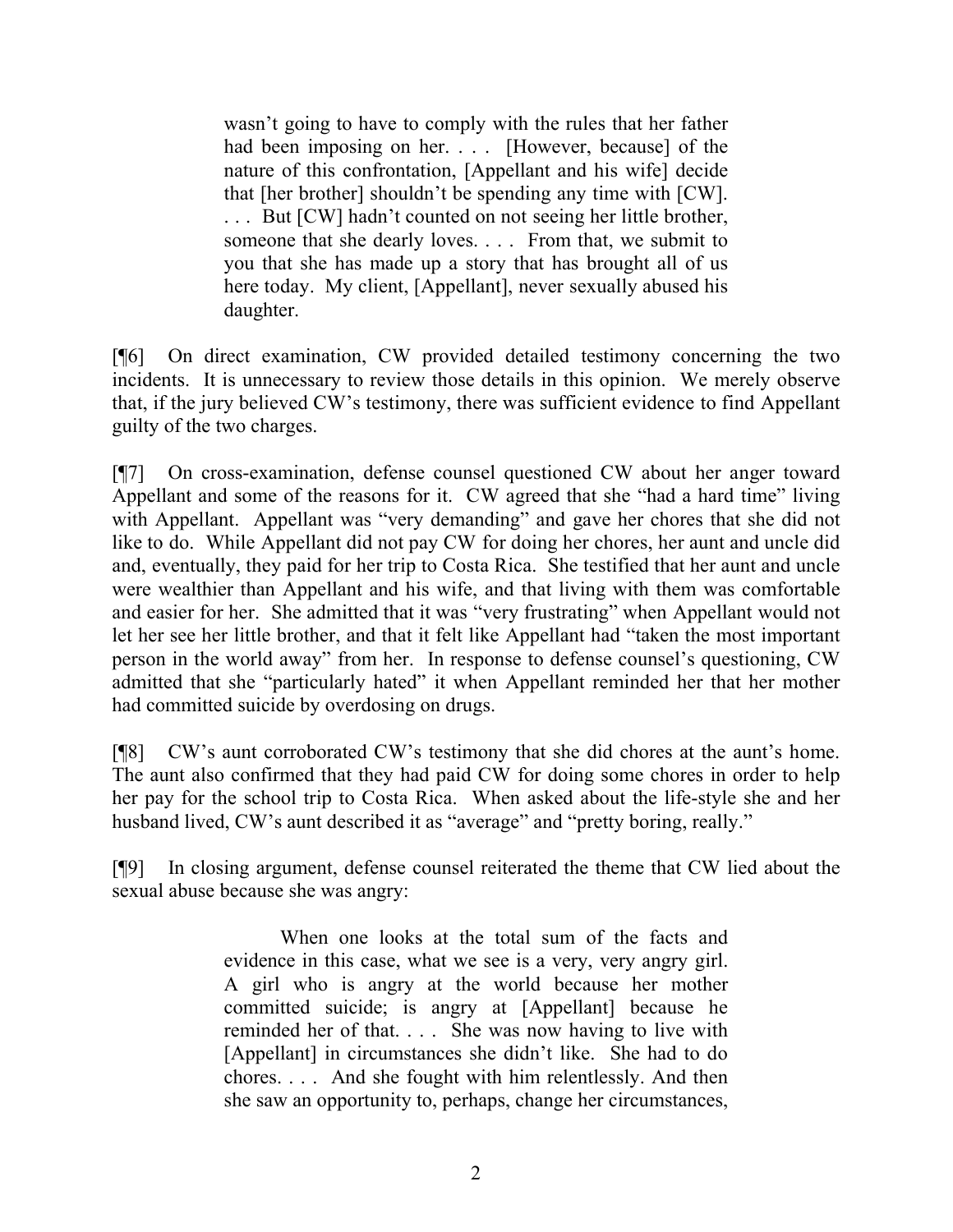she did so. She pushed to go live at her aunt's home; and she did that without appreciating the consequences. . . . And because she was angry, in February, 2015, when she was so frustrated for having not seen her little brother and so mad, she vented that anger by making an accusation that's unfounded, that's unsubstantiated, and that just does not make sense . . . . I submit to you, when you think about this in the light of human experience and the course of common sense and look at the facts in this case, you're going to find this little girl is angry, vindictive, and lying.

[¶10] In rebuttal, the prosecutor responded to defense counsel's argument:

[PROSECUTOR]: So as [defense counsel] identified, this truly is a situation where it's a question of credibility. It comes down to one question: Do you believe [CW]? . . .

If someone says during your deliberations, "[CW] wanted an extravagant life-style. This is all a story so she could live with a more affluent home," then think about the testimony and respond in relation to issues that [CW's aunt] identified. [She] identified a very moderate life-style....

If someone says to you that [CW] wanted to avoid these chores, you heard her testify that in [Appellant's] home, she was expected to sweep, vacuum, clean the bathrooms, clean her room, clean [her brother's] room, do the laundry. She was expected to clean the entire house. And she didn't necessarily always like that. But if that is the assertion, then I challenge you to state but didn't she still do chores? You heard [the aunt's] testimony. She still has to help around the house. She still has to clean. She still has to do those things. The only difference is now she gets recognized for it. She's not working any less; she's just better parented. . . .

Finally, if someone during deliberations says –

[DEFENSE COUNSEL]: I'm going to object, your Honor. She's invading the province of the Jury by discussing to the Jury how they should deliberate, not arguing the facts.

THE COURT: Any response . . .?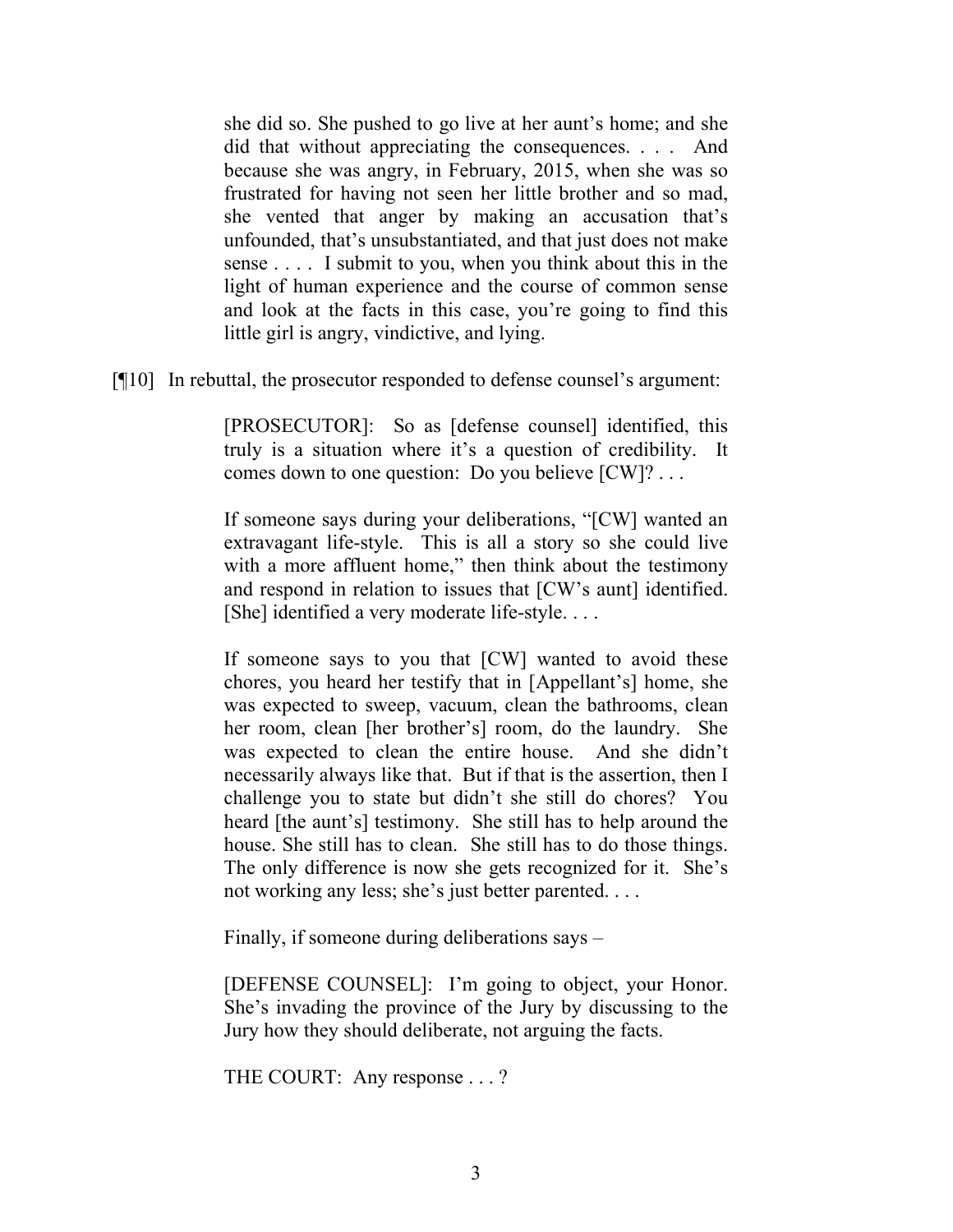[PROSECUTOR]: Your Honor, closing arguments are argumentative. They certainly have the opportunity and knowledge. I am just going through the evidence to state how you can respond to inquiries and educate the Jury.

THE COURT: The Court will overrule your objection. The thing that the Court understands is that the arguments are responses to arguments brought up by the Defense. Go ahead and complete your closing.

[PROSECUTOR]: Thank you, your Honor. Counsel.

Finally, if someone were to say she just wants to see [her brother], that's why we're here, how – how does this get her to see her brother? What logical sense, what common sense does that make, that this proceeding would make it so that that would happen, that that problem would go away?

[¶11] After deliberation, the jury found Appellant guilty on both counts of sexual abuse of a minor in the first degree. He was sentenced to serve concurrent terms of fifteen to thirty-five years in prison. He filed this timely appeal.

# *DISCUSSION*

[¶12] Appellant claims that the prosecutor's argument quoted above constituted prosecutorial misconduct because it improperly invaded the province of the jury by "tell[ing] the jurors what to say to each other, what to think and how to deliberate." Appellant asserts that the jury is the sole trier of fact. Accordingly, he contends, it was improper for the prosecutor to tell the jury how it should deliberate.

[¶13] At trial, defense counsel objected to the prosecutor's rebuttal argument. The district court overruled the objection. We review the district court's decision using this standard of review:

> In reviewing a claim of prosecutorial misconduct in closing argument, the court looks at the entire record to determine whether the defendant's case was so prejudiced by the improper comments as to result in the denial of a fair trial. *Capshaw v. State*, 10 P.3d 560, 567 (Wyo. 2000); *Metzger v. State*, 4 P.3d 901, 910 (Wyo. 2000). The challenged comments are judged in the context of the prosecutor's entire argument, considering the context of the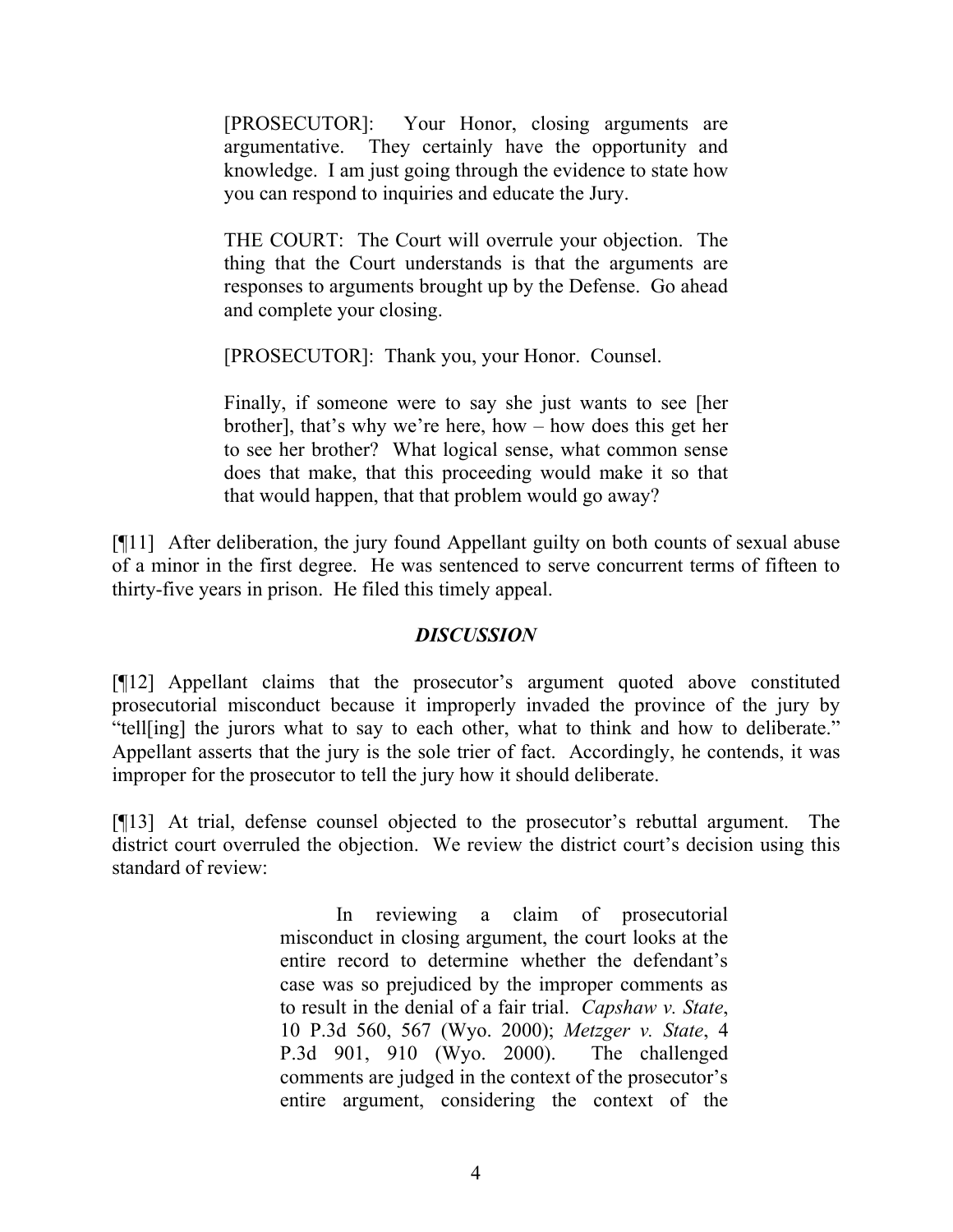statements and comparing them with the evidence produced at the trial. *Helm v. State*, 1 P.3d 635, 639 (Wyo. 2000).

. . . When an objection is launched to a statement made in closing argument, we defer to the trial court's ruling in the absence of a clear or patent abuse of discretion. *Gayler v. State*, 957 P.2d 855, 860 (Wyo. 1998).

*Budig v. State*, 2010 WY 1, ¶ 15, 222 P.3d 148, 154 (Wyo. 2010) (quoting *Harris v. State*, 2008 WY 23, ¶ 14, 177 P.3d 1166, 1170 (Wyo. 2008)). Even where we find prosecutorial misconduct, "reversal is not warranted unless a reasonable probability exists, absent the error, that an appellant may have enjoyed a more favorable verdict." *Sullivan v. State*, 2011 WY 46, ¶ 10, 247 P.3d 879, 881 (Wyo. 2011).

[¶14] We have long said that a prosecutor is afforded "[g]reat latitude" when arguing a case to the jury. *Armstrong v. State*, 826 P.2d 1106, 1115-16 (Wyo. 1992) (quoting *State v. Kennedy*, 162 W. Va. 244, 249 S.E.2d 188, 191 (W. Va. 1978)).

> However, there are boundaries the prosecutor may not cross. In *Trujillo v. State*, 2002 WY 51, ¶ 5, 44 P.3d 22, 24-25 (Wyo. 2002), we quoted from and approved of the ABA Standards for Criminal Justice regarding argument to the jury:

> > (a) The prosecutor may argue all reasonable inferences from evidence in the record. It is unprofessional conduct for the prosecutor intentionally to misstate the evidence or mislead the jury as to the inferences it may draw.

> > (b) It is unprofessional conduct for the prosecutor to express his or her personal belief or opinion as to the truth or falsity of any testimony or evidence [of] the guilt of the defendant.

> > (c) The prosecutor should not use arguments calculated to inflame the passions or prejudices of the jury.

> > (d) The prosecutor should refrain from argument which would divert the jury from its duty to decide the case on the evidence, by injecting issues broader than the guilt or innocence of the accused under the